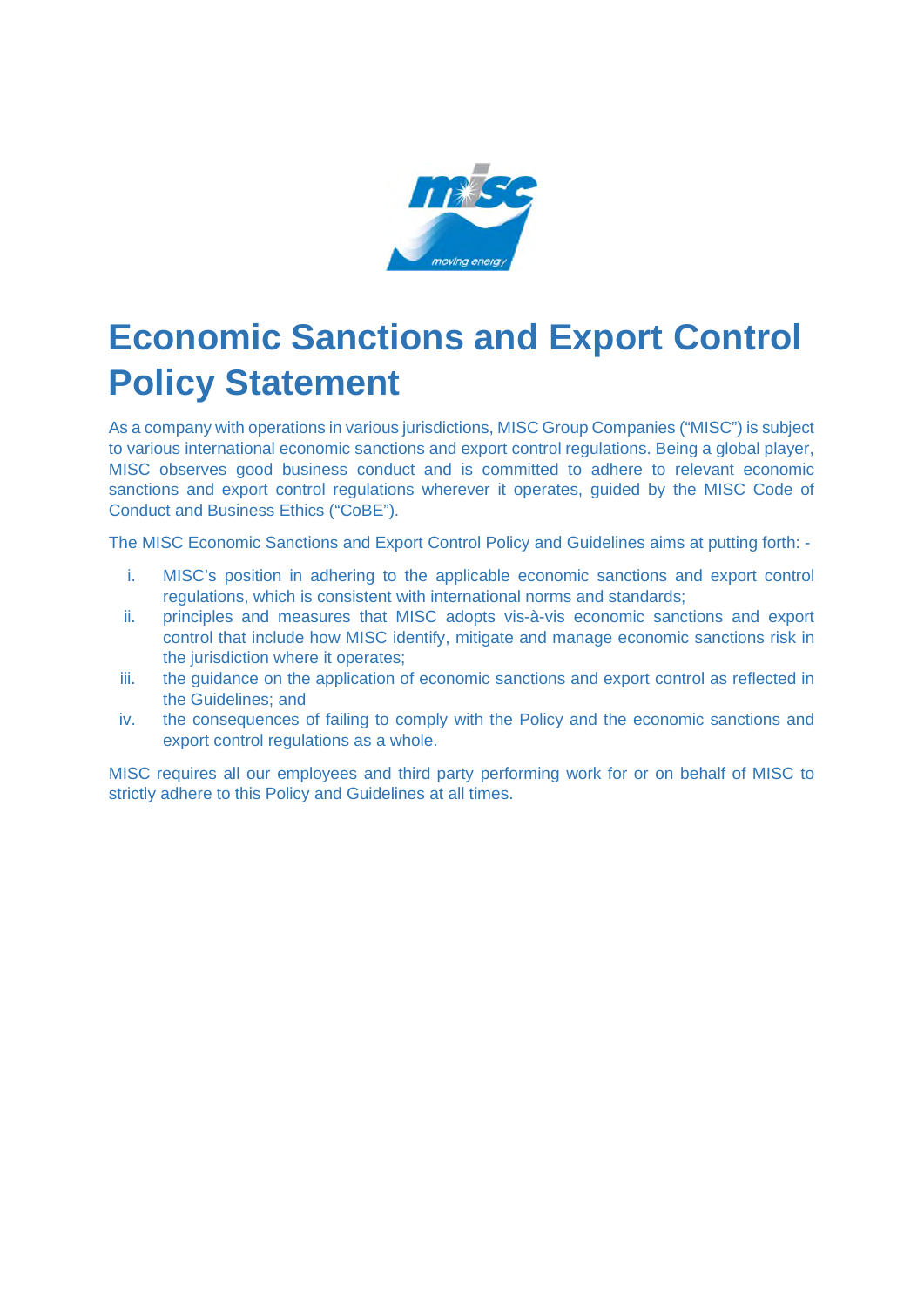## **Economic Sanctions and Export Control Guidelines**

MISC group of companies ("MISC") operate globally. As of June 2022, sanctioned countries by the United States ("US"), the United Kingdom (UK), the European Union ("EU") countries and the United Nations ("UN") include, amongst others, Afghanistan, Bosnia and Herzegovina, Burundi, Belarus, Cuba, China, Iran, Iraq, Mali, Libya, Lebanon, Syria, Myanmar, North Korea, Russia, Sudan, Somalia, South Sudan, Ukraine, Venezuela and Yemen.

Sanctions are policy and regulatory tools utilised by foreign states and international organisations which can have far-reaching consequences to non-complying entities. The consequences of noncompliance to economic sanctions regulations and exporting without the requisite export licence(s) exposes companies to risk of substantial fines whilst individuals may face criminal charges and prison sentences. Equally important is the potential impact on business in terms of loss of reputation, contractual penalties and operational disruptions.

The MISC Economic Sanctions and Export Control Policy and Guidelines which was guided by the Code of Conduct and Business Ethics ("CoBE") underpins MISC Group's commitment to comply with relevant economic sanctions and export control regulations in the jurisdictions wherever it operates through identifying, mitigating and managing risk.



## **Summary Guideline - Economic Sanctions**